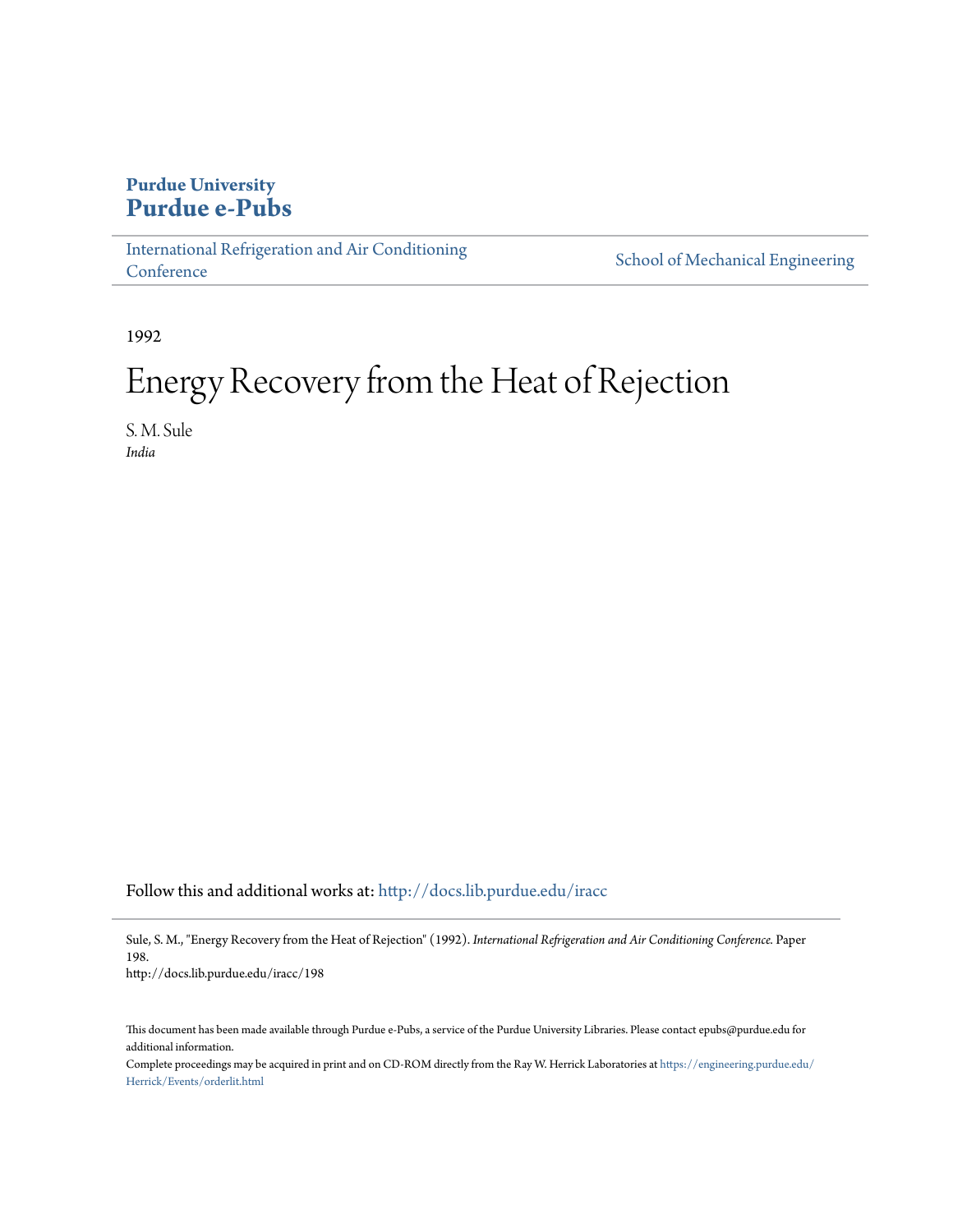by

#### Subhash M. Sule Consulting Engineer, HVAC & Rand Energy Management,India Member, ASHRAE

#### ABSTRACT

The paper shows a method in which the heat rejected by the refrigeration system can be recovered. The application discussed here pertains to an air conditioning facility situated in humid climate and the one that requires relative humidlties lower than 55%. Reheat is required in such applications for controlling the inside des1gn conditions. The new method utilizes the heat of reJection for reheating instead of us1ng energy from an external source. Thls method not only reduces the energy consumptlon (kWh) of the system but it also lowers the peak demand (kW) and provides for additional subcooling of the refrigerant liquid. The owning costs of the new system are compared with the annual savings in energy, on the basis of life cycle costing.

#### INTRODUCTION

This paper deals with energy recovery from the heat of reJection of the refrigeration plant of a facility manufacturing pharmaceutical products.

During the energy audit of the facility, energy consumption **patt@rns of various areas were studied. A1r conditioning systems**  were some of the highly energy intenslve activities and even among these, the air conditioned areas which required relative humidities lower than 55% were the most energy intens1ve. High ambient dew point temperatures during the summer and the monsoon months associated with inside relative humidities lower than 55%,reguired the use of reheat.

#### ANALYSIS OF THE OLD SYSTEM

Tables - lA and lB show the details of cooling load analysis of the air conditioning systems for summer and monsoon. Figure - 1 explains the psychrometric process.

It is interesting to see that reheat constitutes from 7% to 80% of the total cooling load of the low relative humidity (lower than 55%) areas during the major part of the year in humid climates.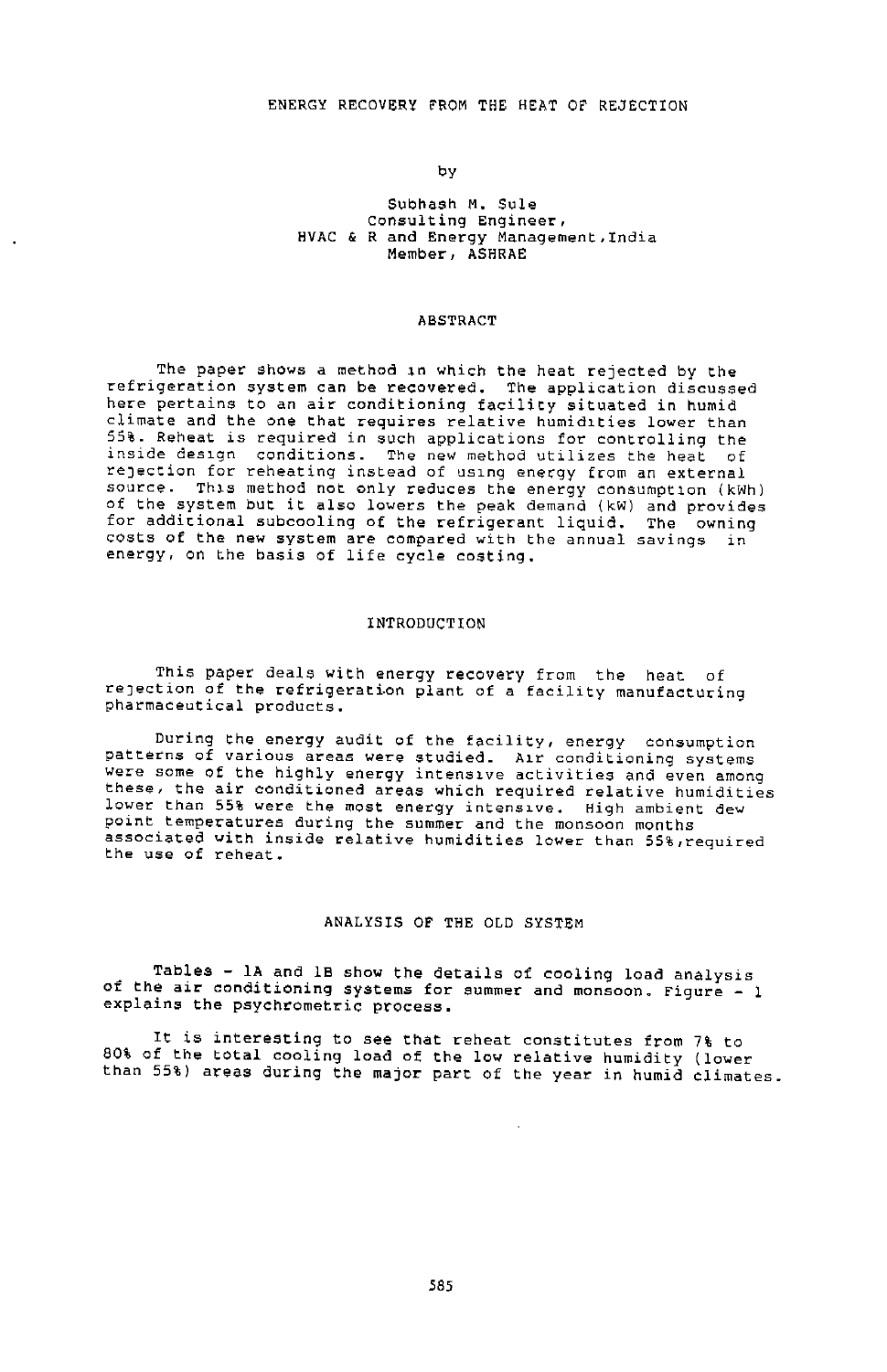| PARTICULARS<br>OF LOADS          |                          | HARD<br>CAPSULE<br>PLANTS I,<br>II, III | SOFT<br>CAPSULE<br>PLANTS I,<br>II, III | FIRST<br>DRYER<br>Summer    | <b>SECOND</b><br>DRYER<br>Summer |
|----------------------------------|--------------------------|-----------------------------------------|-----------------------------------------|-----------------------------|----------------------------------|
|                                  |                          | $S$ ummer                               | summer                                  |                             |                                  |
| OUTDOOR DESIGN db (C)            | (F)<br>$wb$ $(C)$<br>(F) | 43.34<br>110<br>25.56<br>78             | 43.34<br>110<br>25.56<br>78             | 43.34<br>110<br>25.56<br>78 | 43.34<br>110<br>25.56<br>78      |
| INSIDE DESIGN                    | $db$ $(C)$               | 21.11                                   | 18.34                                   | 26.67                       | 23.89                            |
|                                  | (F)                      | 70                                      | 65                                      | 80                          | 75                               |
|                                  | $rh$ $(*)$               | 53                                      | 55.                                     | 40                          | 21                               |
| ROOM SENSIBLE                    | (kW)                     | 145                                     | 23.5                                    | 4.47                        | 5.77                             |
| HEAT                             | (Btu/h)                  | 494773                                  | 80173                                   | 15247                       | 19704                            |
| ROOM LATENT                      | (kW)                     | 22.86                                   | 15.75                                   | 5.16                        | 3.10                             |
| HEAT                             | (Btu/h)                  | 78005                                   | 53746                                   | 17608                       | 10598                            |
| ROOM TOTAL                       | (kW)                     | 167.86                                  | 39.25                                   | 9.63                        | 8.87                             |
| HEAT                             | (Btu/h)                  | 572778                                  | 133919                                  | 32855                       | 30302                            |
| RETURN AIR                       | (kW)                     | 39.24                                   | 9.11                                    | 2,99                        | 3.16                             |
| LOADS                            | (Btu/h)                  | 133936                                  | 31094                                   | 10178                       | 10792                            |
| GRAND TOTAL                      | (kW)                     | 207.1                                   | 48.36                                   | 12.62                       | 12.03                            |
| HEAT                             | (Btu/h)                  | 706714                                  | 165013                                  | 43033                       | 41094                            |
| SENSIBLE HEAT<br><b>FACTOR</b>   |                          | 0.864                                   | 0.599                                   | 0.464                       | 0.650                            |
| INDICATED ADP                    | (C)                      | 9.45                                    | NIL                                     | NIL                         | NIL.                             |
|                                  | (F)                      | 49.                                     | NIL                                     | NIL.                        | NIL                              |
| SELECTED ADP                     | (C)                      | 9.45                                    | 4.45                                    | 4.45                        | $-1.11$                          |
|                                  | (F)                      | 49.                                     | 40                                      | 40                          | 30                               |
| SELECTED SENSIBLE<br>HEAT FACTOR |                          | 0.864                                   | 0.72                                    | 0.73                        | 0.94                             |
| REHEAT REQUIRED                  | (kW)                     | NIL                                     | 17                                      | 9.48                        | 42.87                            |
|                                  | (Btu/h)                  | NIL                                     | 58031                                   | 32360                       | 146330                           |
| AIR QUANTITY                     | (1/s)                    | 11706                                   | 2747                                    | 614                         | 1834                             |
|                                  | $(c \pm m)$              | 24800                                   | 5820                                    | 1300                        | 3885                             |
| REFRIGERATION                    | (kW)                     | 207.10                                  | 65.36                                   | 22.10                       | 54.90                            |
| LOAD                             | (TR)                     | 59.00                                   | 18.60                                   | 6.30                        | 15.60                            |
| HEAT REJECTED                    | (kW)                     | 271.40                                  | 85.56                                   | 28.98                       | 71.76                            |
|                                  | (TR)                     | 77.10                                   | 24.31                                   | 8.23                        | 20.39                            |
| POWER OF<br>COMPRESSION          | (kW)                     | 61.95                                   | 19.50                                   | 6,615                       | 16.38                            |

THE ANALYSIS OF COOLING LOADS IN SUMMER (RS)

Notes for Table

Í.

dry bulb temperature = db, wet bulb temperature = wb,<br>relative humidity = rh, Apparatus dew point = ADP (R5) : Based on reference 5.

ł,

 $\sim$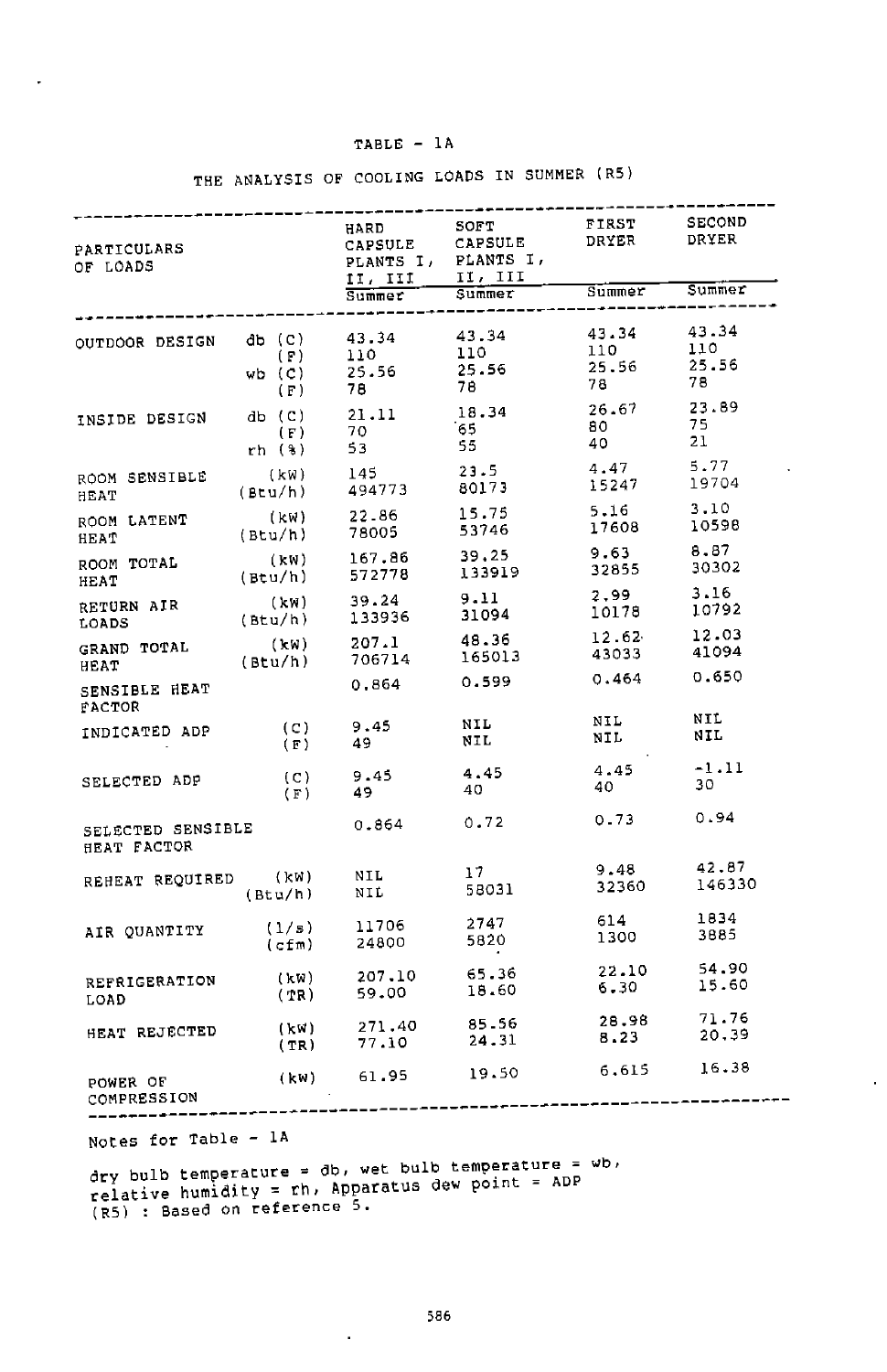$\mathbf{q}^{\prime}$ 

| PARTICULARS<br>OF LOADS                                  |                                     | II, III II, III<br>Monsoon                                                                          | HARD SOFT FIRST SECOND<br>CAPSULE CAPSULE DRYER DRYER<br>PLANTS I, PLANTS I,<br>Monsoon                              | Monsoon                                      | SECOND<br>Monsoon          |
|----------------------------------------------------------|-------------------------------------|-----------------------------------------------------------------------------------------------------|----------------------------------------------------------------------------------------------------------------------|----------------------------------------------|----------------------------|
| OUTDOOR DESIGN $db [c]$ 31.11 31.11                      |                                     | $\begin{array}{cccc} [F] & 88 & 88 \\ \text{wb} & [C] & 26.11 & 26.11 \\ [F] & 79 & 79 \end{array}$ |                                                                                                                      | 31.11<br>88 - 10<br>$\frac{26.11}{70}$<br>79 | 31.11<br>88<br>26.11<br>79 |
| 18.34 db [C] 21.11 18.34<br>P] 70 65<br>rh [\$] 53 55    |                                     |                                                                                                     |                                                                                                                      | 26.67<br>80<br>80<br>40                      | 23.89<br>75<br>21          |
| ROOM SENSIBLE<br>HEAT                                    |                                     |                                                                                                     | [kW] 133 21.13 3.06 3.76<br>[Btu/h] 453861 72103 10450 12840                                                         |                                              |                            |
| ROOM LATENT<br>HEAT                                      |                                     | (kW) 23.50<br>[Btu/h] 80179                                                                         | 15.85<br>54096 17872 10910                                                                                           | 5.24                                         | 3.20                       |
| ROOM TOTAL<br>HEAT                                       |                                     | (kW) 156.50 36.98<br>(Btu/h) 534040 126199                                                          | 126199                                                                                                               | 8.30<br>28322                                | 6.96<br>23750              |
| RETURN AIR LOADS [kw] 38.66 8.97<br>[Btu/h] 131932 30608 |                                     |                                                                                                     |                                                                                                                      | 2.92<br>9978                                 | 2.98<br>10161              |
| GRAND TOTAL<br><b>HEAT</b>                               |                                     | (kW) 195.16 45.95<br>(Btu/h) 665972 156807                                                          | 156807                                                                                                               | 11.22 9.94<br>38300 33911                    |                            |
| SENSIBLE HEAT<br>FACTOR                                  |                                     | 0.849                                                                                               | 0.571                                                                                                                | $0.369$ $0.541$                              |                            |
| INDICATED ADP                                            |                                     | [C] 9.17 NIL<br>[F] 48.5 NIL                                                                        |                                                                                                                      | NIL<br>NIL.                                  | NIL.<br>NIL                |
| SELECTED ADP                                             |                                     |                                                                                                     | $[\begin{array}{cccc} [C] & 9.45 & 4.45 & 4.45 \end{array}$<br>$[\begin{array}{cccc} [F] & 49 & 40 & 40 \end{array}$ | 40                                           | $-1.11$<br>30              |
| SELECTED SENSIBLE<br>HEAT FACTOR                         |                                     | 0.864                                                                                               | 0, 72                                                                                                                | $0.73$ $0.94$                                |                            |
| REHEAT REQUIRED [kW] 16.26<br>[Btu/h] 55511              |                                     |                                                                                                     | 19.63<br>55511 67000                                                                                                 | 11.10<br>37870                               | 46.32<br>158085            |
| AIR OUANTITY                                             | (1/s) 12045<br>(cfm) 25520<br>[cfm] |                                                                                                     | 2764<br>5855                                                                                                         | 614<br>1300                                  | 1888<br>4000               |
| REFRIGERATION<br>LOAD                                    |                                     |                                                                                                     | (kW) 211.42 65.58 - 22.32<br>[TR] 60.00 18.70 - 6.40                                                                 |                                              | 56.26<br>16.00             |
| HEAT REJECTED                                            | [kW]                                | $\begin{array}{cc} (NN) & 276.00 \\ [TR] & 78.43 \end{array}$<br>78.41                              | 86.02<br>24.44                                                                                                       | 29.44<br>8.36                                | 73.60<br>20.91             |
| POWER OF<br>COMPRESSION                                  | [kW]                                |                                                                                                     | 63.00 19.635 6.72                                                                                                    |                                              | 16.80                      |
| Notes for $B = 10$ , $\frac{1}{2}$                       |                                     |                                                                                                     |                                                                                                                      |                                              |                            |

#### THE ANALYSIS OF COOLING LOADS IN MONSOON

Notes for Table - 1B : dry bulb temperature = db, wet bulb temperature<br>= wb, relative humidity = rh, Apparatus dew point = ADP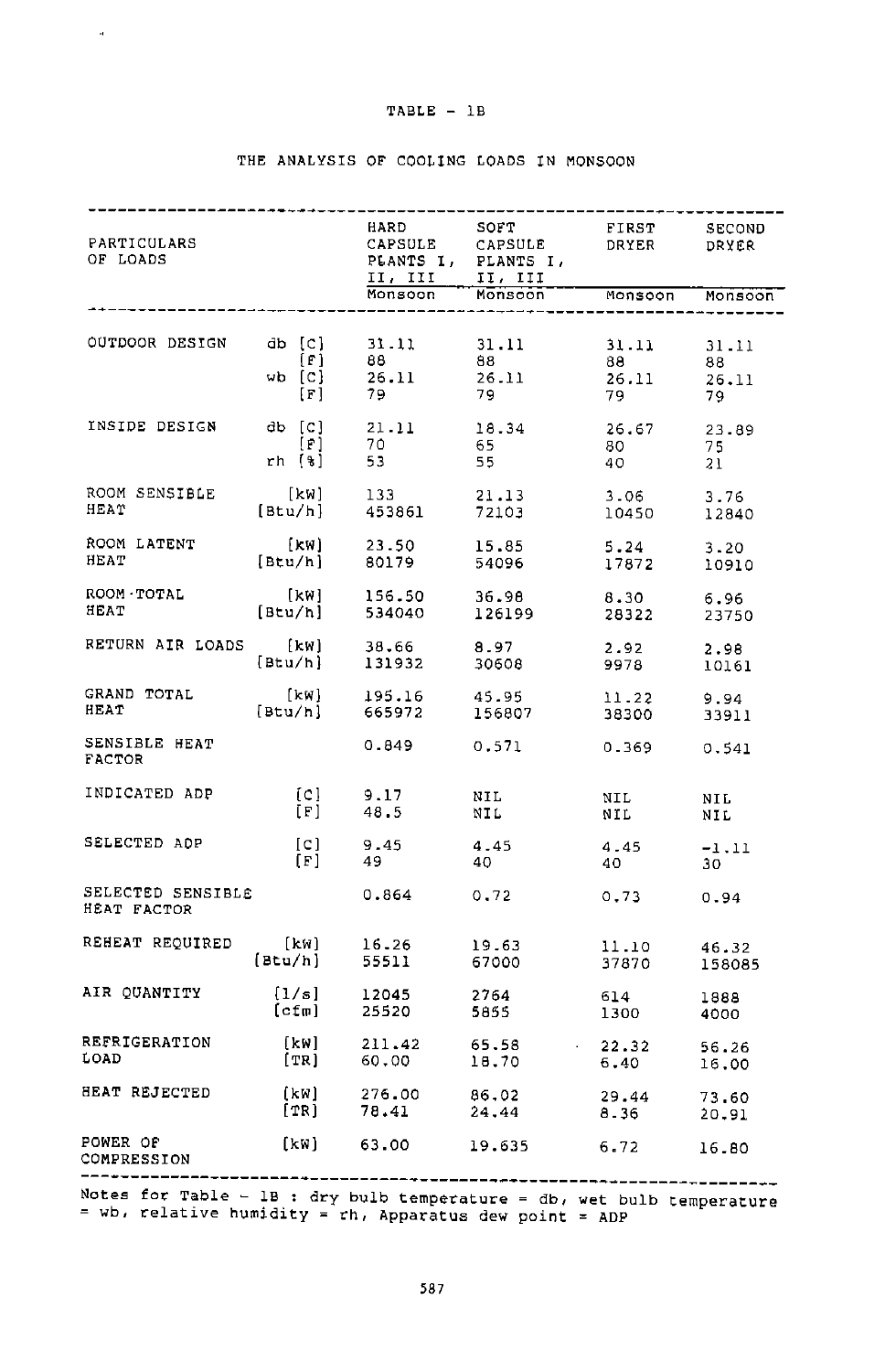The old air conditioning facility consisted of two stage vapour compress1on system with reciprocating compressors using R717 (Ammonia), shell and tube flooded chillers using Propylene<br>R717 (Ammonia), shell and tube flooded child condensers. The Glycol brine and shell and tube water cooled condensers. system had electrically operated reheat coils installed in the supply air ducts downstream of the cooling coils/sprays.

Figure- <sup>2</sup>shows the system components, while Figure- <sup>3</sup> explains the two stage vapour compression cycle on the Pressure - Enthalov diagram. The state points are .identified by ASHRAE subscripts, which apply to both the figures.

Table - 2 presents the system parameters at the respective state points.

#### FEATURES OF THE NEW SYSTEM

It was observed in the facility that the demand for reheat as well as the availability of the rejected heat occur simultaneously. Hence a heat recovery system using the rejected heat was designed, incorporating the following

- 1. Finned-tube reheat coils suitable for using the hot gas from the high pressure compressor.
- 2. Three-way diverting valves to regulate the quantity of hot gas circulated through the reheat coils.
- 3- Dry-bulb temperature controllers to control operation of the diverting valves. the
- 4. Refrigerant piping with isolating and non-return valves to circulate the hot gas from the compressor through the reheat coils and the condenser.

All other system components such as the compressors, desuperheater, brine chiller as well as the condenser were kept unaltered.

Table - <sup>3</sup>presents annual savings in energy.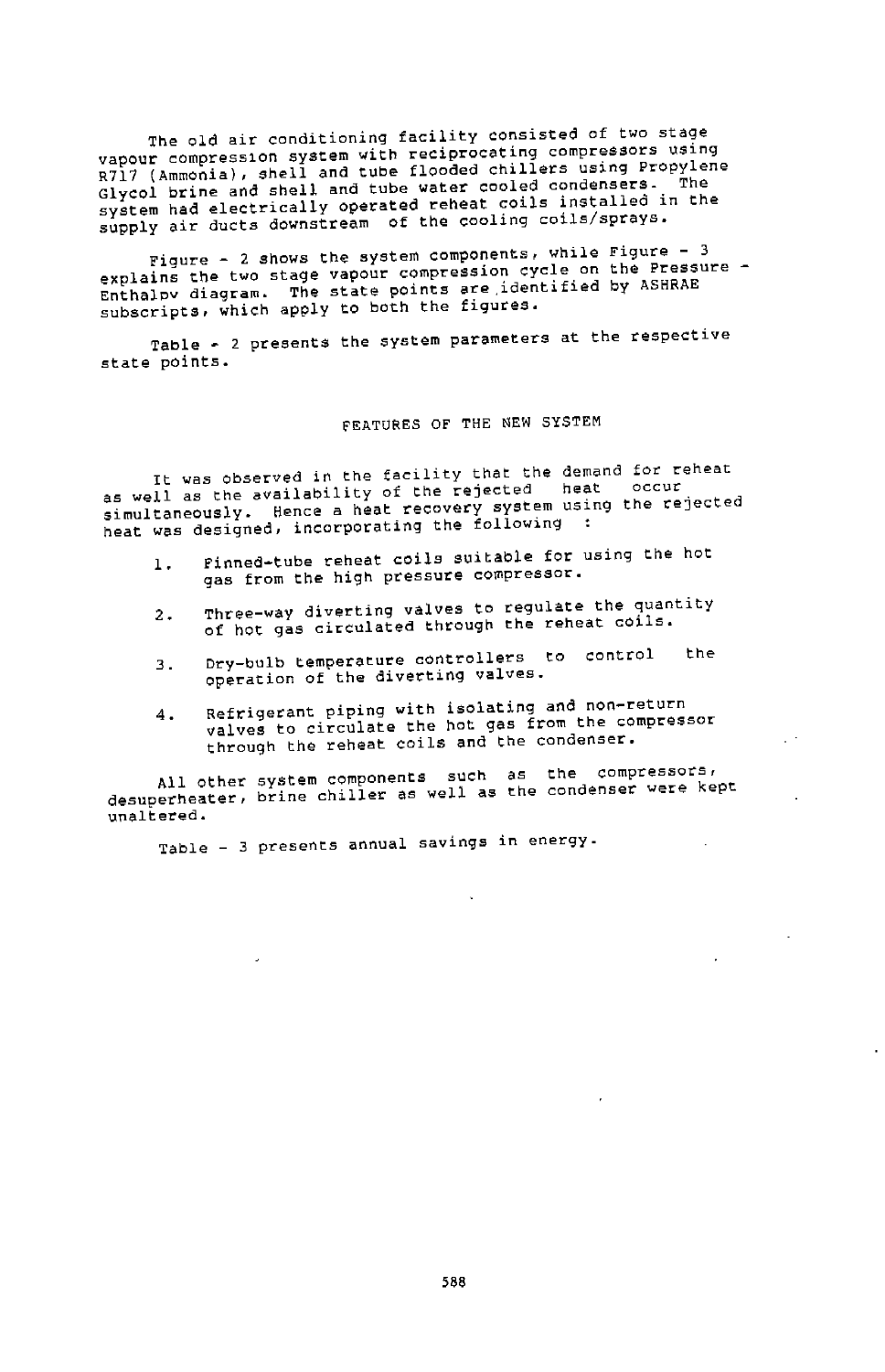#### $TABLE - 2$

 $\cdot$ 

| STATE<br>POINT | TEMPERATURE<br>K.                                                                 | PRESSURE<br>MPa                                                  | DENSITY<br>$\frac{kg/m^3}{(1b/ft^3)}$ | ENTHALPY<br>$kJ/kg$<br>(Btu/lb) Btu/lb.F           | ENTROPY          | CUALITY |  |
|----------------|-----------------------------------------------------------------------------------|------------------------------------------------------------------|---------------------------------------|----------------------------------------------------|------------------|---------|--|
|                | (F)                                                                               | (psia)                                                           |                                       |                                                    | Btu/1b.F         | (%)     |  |
| $\mathbf{1}$   | 260<br>(7.9)                                                                      |                                                                  |                                       |                                                    | 10.50<br>(2.508) |         |  |
| $1 - 1$        | 262<br>(12.0)                                                                     | 0.242 1.80 490 10.60<br>(35.10) (0.112) (210.30) (2.532)         |                                       |                                                    |                  |         |  |
| 2.1            | 337<br>(147)                                                                      | $0.643$ $4.10$ $648$ $10.62$<br>(93.22) (0.256) (278.11) (2.537) |                                       |                                                    |                  |         |  |
| $2 - 2$        | 287.04<br>(57)                                                                    | 0.639                                                            | 4.90                                  | $(92.7)$ $(0.306)$ $(223.17)$ $(2.436)$            | 10.20            |         |  |
| $\overline{2}$ | 360 1.707 11.5 660 10.30<br>(188.33) (247.6) (0.718) (283.30) (2.461)             |                                                                  |                                       |                                                    |                  |         |  |
| 3              | 316<br>(109)                                                                      | $1.6803$ 577.0 -565 6.4                                          |                                       | $(243.7)$ $(36.00)$ $(-242.49)$ $(1.528)$          |                  |         |  |
| 3.1            | $(99.1) \t1.6803 \t580 \t-580 \t6.30$<br>(99.1) (243.7) (36.25) (-248.92) (1.505) |                                                                  |                                       |                                                    |                  |         |  |
| $3 - 2$        | 339.8 0.643 4.00 650<br>(152)                                                     | $(93.22)$ $(0.25)$ $(279.00)$ $(2.54)$                           |                                       |                                                    | 10.65            |         |  |
| $4 -$          | 260.93 0.2655 12.50 -580 6.375<br>(10)                                            | $(38.51)$ $(0.781)$ $(-248.92)$ $(1.523)$                        |                                       |                                                    |                  | 18      |  |
| 4.1            | 285 7<br>(53.33)                                                                  | $0.648$ 39 -565 6.40<br>$(94)$ $(2.437)$ $(-242.49)$ $(1.528)$   |                                       |                                                    |                  | 13      |  |
| 4.2            | 285<br>(53.33)                                                                    | 0.648<br>$(94)$ $(2.437)$ $(-242.49)$ $(1.528)$                  | $39 - 12$                             | $-565$ 6,40                                        |                  | 13      |  |
| 3.3            | 305.37 1.676<br>(90)                                                              | (243.1)                                                          |                                       | $584 -612$ 6.21<br>$(36.5)$ $(-262.66)$ $(1.483)$  |                  |         |  |
| 4.4            | 260.93<br>(10)                                                                    | 0.2655<br>(38.51)                                                |                                       | $14 -612$ 6.409<br>$(0.875)$ $(-262.66)$ $(1.531)$ |                  | 16      |  |
|                |                                                                                   |                                                                  |                                       |                                                    |                  |         |  |

## THE SYSTEM PARAMETERS AT THE RESPECTIVE STATE POINTS. (R1) REFRIGERATION LOAD AT 266.5 K (20F) REFRIGERANT R717 (AMMONIA)

(R1) Based on ASHRAE method in reference 1.

 $\lambda$ 

589

 $\Box$ 

 $\ddot{\phantom{a}}$ 

 $\alpha$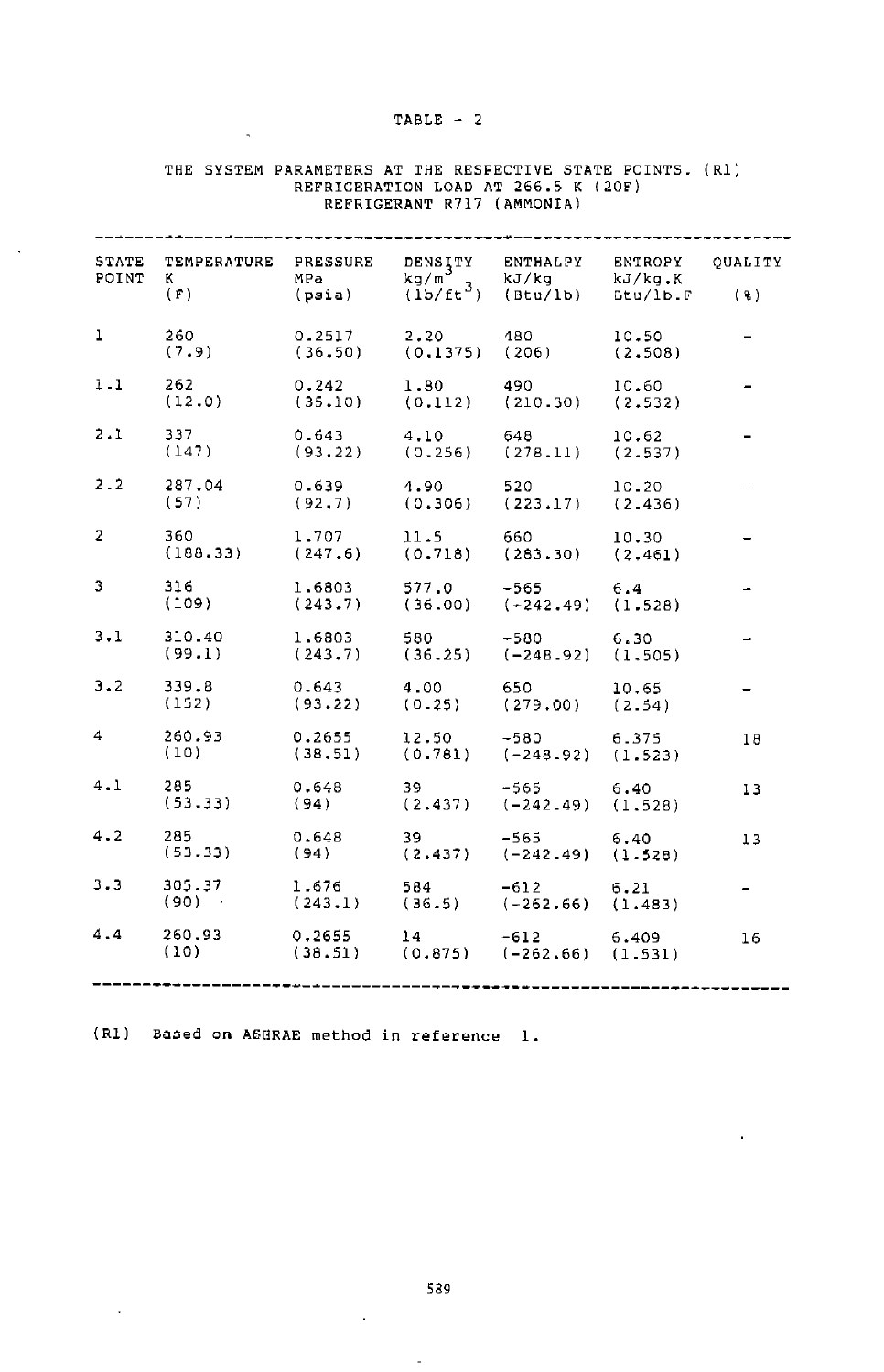#### 'rABLE - 3

 $\sim$   $\sim$ 

 $\sim$ 

 $\mathbf{r}$ 

 $\overline{\phantom{a}}$ 

### ANALYSIS OF THE ENERGY CONSUMED BY AN AIR CONDITIONING SYSTEM FOR A PHARMACEUTICAL INDUSTRY REQUIRING CONTROLLED CONDITIONS IN HUMID CLIMATE

| PARTICULARS OF ENERGY<br>CONSUMPTION |                                         | PARTICULARS OF SYSTEM |                                                        |                                                                                                                                                                                                                                                                                                                                                |  |  |
|--------------------------------------|-----------------------------------------|-----------------------|--------------------------------------------------------|------------------------------------------------------------------------------------------------------------------------------------------------------------------------------------------------------------------------------------------------------------------------------------------------------------------------------------------------|--|--|
|                                      |                                         |                       | ELECTRICITY                                            | OLD SYSTEM NEW SYSTEM<br>USING REHEAT USING REHEAT<br>FROM EXTERNAL FROM THE HEAT<br>SOURCE OF OF REJECTION                                                                                                                                                                                                                                    |  |  |
|                                      | MAXIMUM VALUE OF<br>INSTANTANEOUS POWER |                       |                                                        |                                                                                                                                                                                                                                                                                                                                                |  |  |
|                                      | REFRIGERATION                           |                       | $(kW)$ 156.11                                          | $151.56^{(b)}$                                                                                                                                                                                                                                                                                                                                 |  |  |
| REHEAT                               |                                         | (kW)                  | 93.31                                                  |                                                                                                                                                                                                                                                                                                                                                |  |  |
| TOTAL                                |                                         |                       | $(kW)$ 249.42                                          | 151.56                                                                                                                                                                                                                                                                                                                                         |  |  |
| DEMAND                               | ANNUAL PEAK <sup>(c)</sup>              |                       | $(kW)$ 2,370                                           | 1,440                                                                                                                                                                                                                                                                                                                                          |  |  |
| CONSUMPTION                          | ANNUAL ENERGY <sup>(d)</sup>            | (kWh)                 | 1,516,166                                              | 921,414                                                                                                                                                                                                                                                                                                                                        |  |  |
|                                      | DEMAND PENALTY (\$)                     |                       | 4,976                                                  | 3,024                                                                                                                                                                                                                                                                                                                                          |  |  |
|                                      | ENERGY CHARGE                           | (s)                   | 101,078                                                | 61,428                                                                                                                                                                                                                                                                                                                                         |  |  |
|                                      | TOTAL ENERGY CHARGE (S)                 |                       | 106,054                                                | 64,452                                                                                                                                                                                                                                                                                                                                         |  |  |
|                                      | $(132 \text{ TR})$ .                    |                       |                                                        | (a) Refrigeration Load : 355.9kW (101.1 TR), Heat Rejected : 465 kW                                                                                                                                                                                                                                                                            |  |  |
| (b)                                  |                                         |                       |                                                        | Assumptions for Additional Subcooling of Refrigerant in the New<br>Reheat Coils shown in the State Points $(3.1 - 3.3)$ of Table - 2<br>and Figure - 3 are, ambient Wet Bulb Temp. = 26.11°C (79F), Cold<br>Water from the Cooling Tower at Temp. = 30°C (86F), The Lowest<br>Temp. at which the Refrigerant Liquid may be Cooled =32.3°C(90F) |  |  |
| (c)                                  |                                         |                       |                                                        | Annual Peak Demand is the Sum of Monthly Peak Demands in a Year.                                                                                                                                                                                                                                                                               |  |  |
| (d)                                  | Consumptions in a Year.                 |                       | Annual Energy Consumption is the Sum of Monthly Energy |                                                                                                                                                                                                                                                                                                                                                |  |  |
| (e)                                  | present rate of US\$1.00 = Rs.30.00     |                       |                                                        | Energy Tariffs are for Locations in India and are based on the                                                                                                                                                                                                                                                                                 |  |  |
| $\mathbf{r}$                         |                                         |                       |                                                        | The cold water temperature from cooling tower is based on the                                                                                                                                                                                                                                                                                  |  |  |

 $(f)$  The cold water temperat method in reference 4.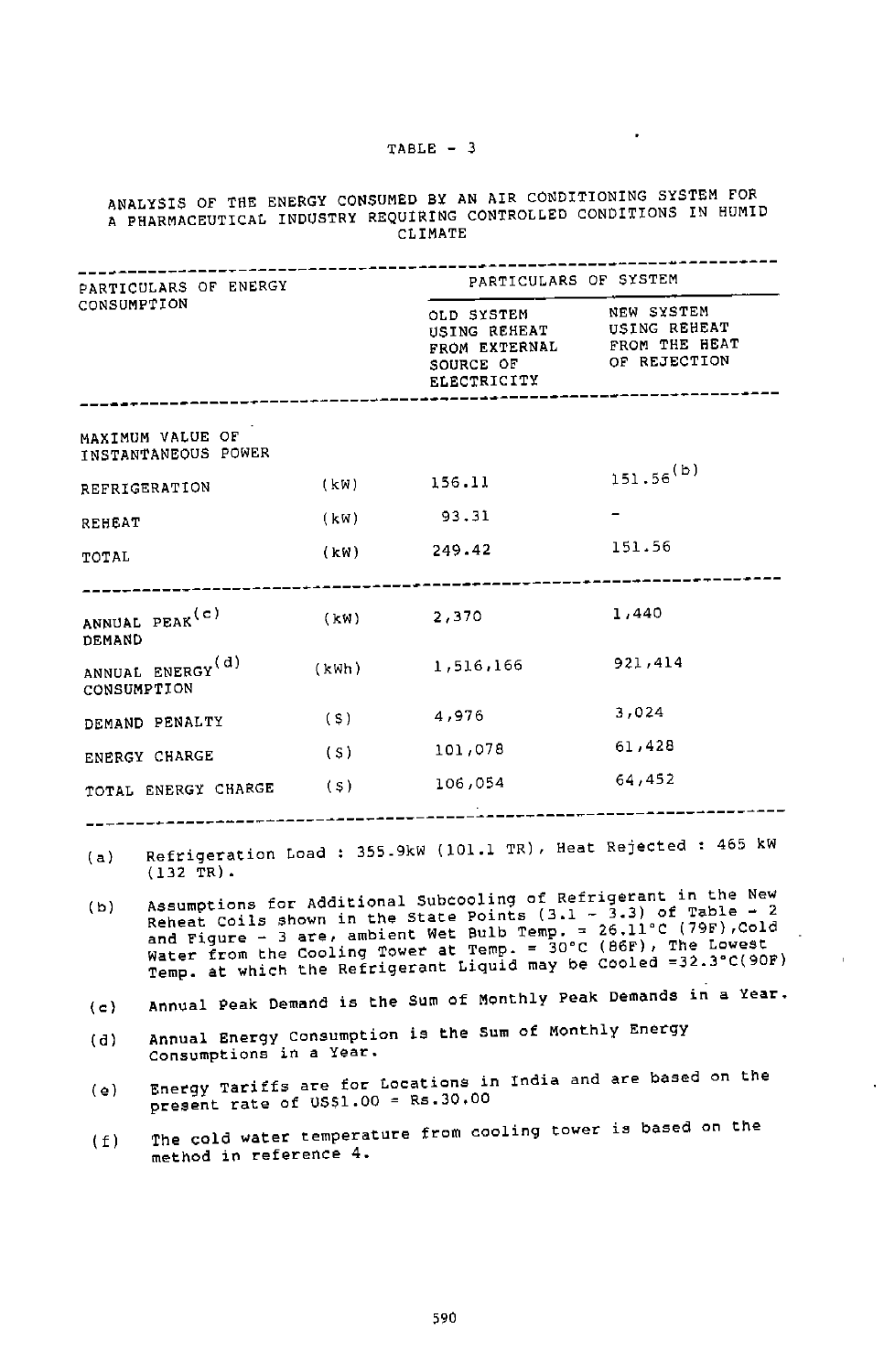#### LIFE CYCLE COSTING

| system versus the new one was done as follows (2) $\,$ : |                                                             |                             |              |                     | .porgang acces                  |  |  |
|----------------------------------------------------------|-------------------------------------------------------------|-----------------------------|--------------|---------------------|---------------------------------|--|--|
| Owning Costs                                             |                                                             |                             |              |                     | $\mathbf{u}$ s s <sup>(1)</sup> |  |  |
|                                                          | Engineering design                                          |                             |              |                     | 2,000                           |  |  |
| Heating Coils                                            |                                                             |                             |              |                     | 7,500                           |  |  |
| Diverting Valves                                         |                                                             |                             |              |                     | 10,000                          |  |  |
|                                                          | Isolating Valves                                            |                             |              |                     | 2,000                           |  |  |
| Non-return Valves                                        |                                                             |                             |              |                     | 1,500                           |  |  |
|                                                          | Piping and Fittings                                         |                             |              |                     | 4,000                           |  |  |
|                                                          | Temperature Controllers                                     |                             |              |                     | 10,000                          |  |  |
| Installation                                             |                                                             | $\cdots$                    |              |                     | 2,000                           |  |  |
|                                                          |                                                             |                             |              |                     |                                 |  |  |
|                                                          | Total of owning costs                                       |                             |              |                     |                                 |  |  |
|                                                          | (Present Worth of Investment), PW =                         |                             |              |                     |                                 |  |  |
|                                                          |                                                             |                             |              |                     | \$39,000                        |  |  |
|                                                          |                                                             |                             |              |                     |                                 |  |  |
|                                                          |                                                             |                             |              |                     |                                 |  |  |
|                                                          |                                                             |                             |              |                     |                                 |  |  |
|                                                          | Annual Operating Costs                                      |                             |              |                     |                                 |  |  |
|                                                          | Spares Replacement                                          |                             |              |                     |                                 |  |  |
| Maintenance                                              |                                                             | $\sim$ $\sim$ $\sim$ $\sim$ |              |                     | 250                             |  |  |
|                                                          | Insurance Premium (Accident, Fire)                          |                             |              |                     | 1,000                           |  |  |
|                                                          |                                                             |                             |              |                     | 200                             |  |  |
|                                                          |                                                             |                             |              |                     |                                 |  |  |
|                                                          | Total of Annual Operating Costs                             |                             |              |                     | \$1,450                         |  |  |
|                                                          |                                                             |                             |              |                     |                                 |  |  |
| Analysis of Costs                                        |                                                             |                             |              |                     |                                 |  |  |
|                                                          | First Year's gross savings in energy = \$106,054 - \$64,452 |                             |              |                     |                                 |  |  |
|                                                          |                                                             |                             |              |                     |                                 |  |  |
|                                                          |                                                             |                             |              |                     | $=$ \$ 41,602                   |  |  |
|                                                          | Net Annual savings in energy                                |                             |              |                     |                                 |  |  |
|                                                          |                                                             |                             |              | $=$ $-$<br>$\equiv$ | $$41,602 - $1,450$              |  |  |
|                                                          |                                                             |                             |              |                     | \$40,152                        |  |  |
|                                                          | Rate of interest on borrowings,                             |                             | $\mathbf{1}$ | $= 20$ %            |                                 |  |  |
|                                                          |                                                             |                             |              |                     |                                 |  |  |
|                                                          | Rate of escalation,                                         |                             | $\mathbf{L}$ | $\mathbf{m}$        | 13 <sub>8</sub>                 |  |  |
|                                                          |                                                             |                             |              |                     |                                 |  |  |
|                                                          |                                                             |                             |              |                     |                                 |  |  |
|                                                          |                                                             |                             |              |                     |                                 |  |  |
|                                                          | PW = Net annual savings                                     |                             | $x -$        |                     |                                 |  |  |
|                                                          |                                                             |                             | İι           |                     |                                 |  |  |
|                                                          |                                                             |                             |              |                     |                                 |  |  |

An analysis of the owning and the operating costs of the old

Hence, the number of years to pay-back, n works out to one year.

#### NOTES :

 $\overline{\phantom{a}}$ 

- (1) These costs apply to Indian conditions and are based on the present rate of;<br>US \$ 1.00 = Rs.30.00 l.
- (2) The life cycle costing is based on ASHRAE method in reference 2.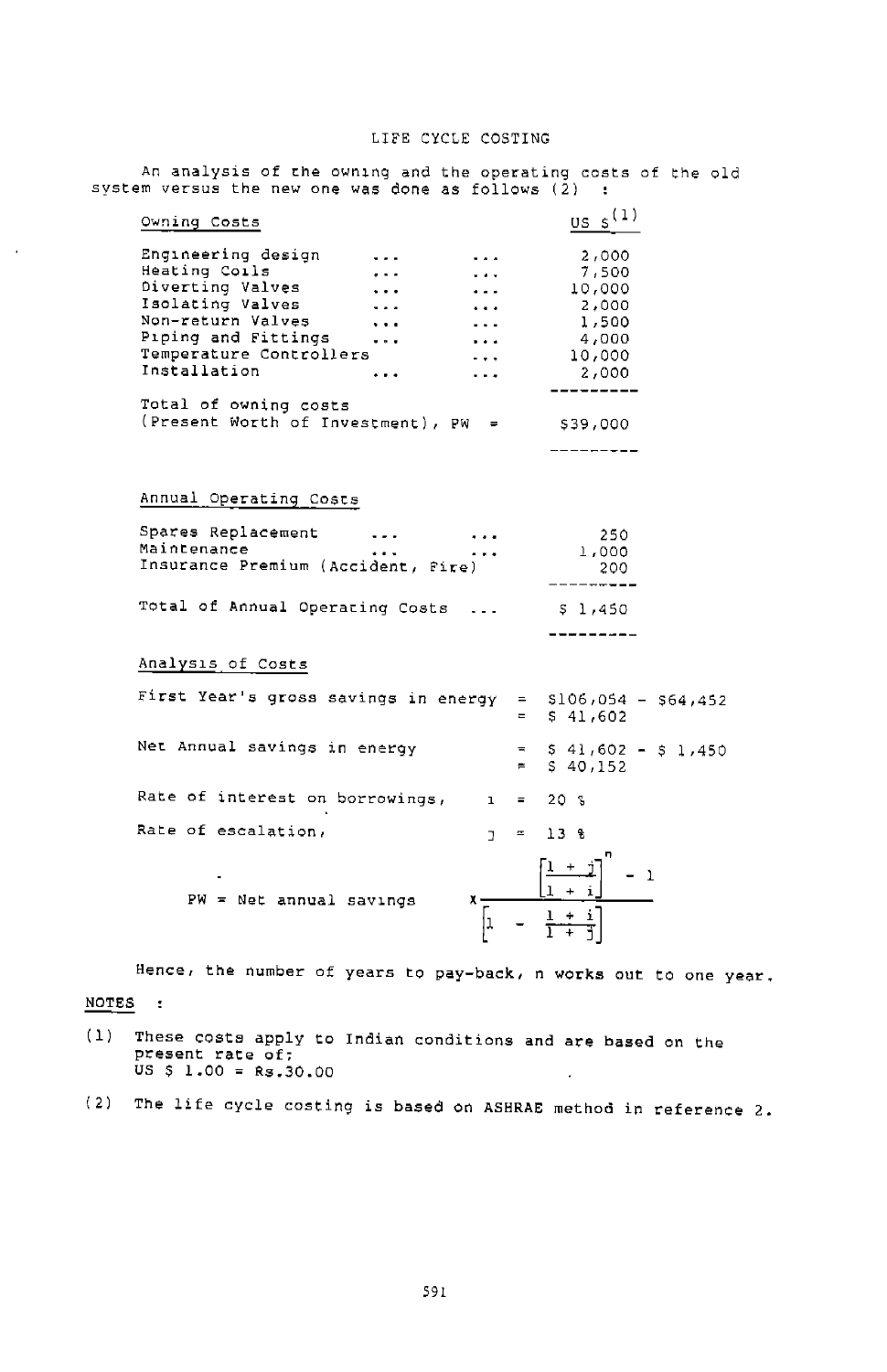Figure  $-$  4 shows the schematic layout of the system with the reheat coils using hot gas from the high stage compressor. condenser was sized for the maximum heat of rejection. This ensured that adequate subcooling (state point 3.1 in Table - 2 and Figure - 3) occurred in case the reheat coils used m1n1mum of hot gas. Backup arrangement for the reheat coils was not necessary gas. Dashup arrangement of reheat and the availability of the rejected **heat are simultaneous occurrences.** 

#### CONCLUSIONS

The life cycle costing indicates that the pay-back period of<br>the new system modifications works out to one year. Hence this<br>label the label lie hew system moderness very cost effective. Especially in large<br>method of heat recovery is very cost effective. Especially in large<br>industrial applications, where refrigeration and air conductions systems constitute some of the most energy intensive activities, a substantial conservation of energy can be achieved.

the heat of rejection can also be used to pre-heat water 1n the applications such as distillation plants and boiler feed water.

#### REFERENCES

- l. ASHRAE Handbook of Fundamentals, 1981, Chapter l.
- 2. ASHRAE Handbook of Systems, 1984, Chapter 42.
- 3. ASHRAE Position statement - Ammonia as a Refrigerent, ASHRAE Journal, September 1991.
- 4. Murphy Dan, Cooling Towers used for Free Cooling, ASHRAE Journal, June 1991.
- 5. Sule Subhash M., Air conditioninq of a Hard Gelatin Capsule Plant, XVIIIth International Congress of Refrigeratlon, Montreal, August 1991.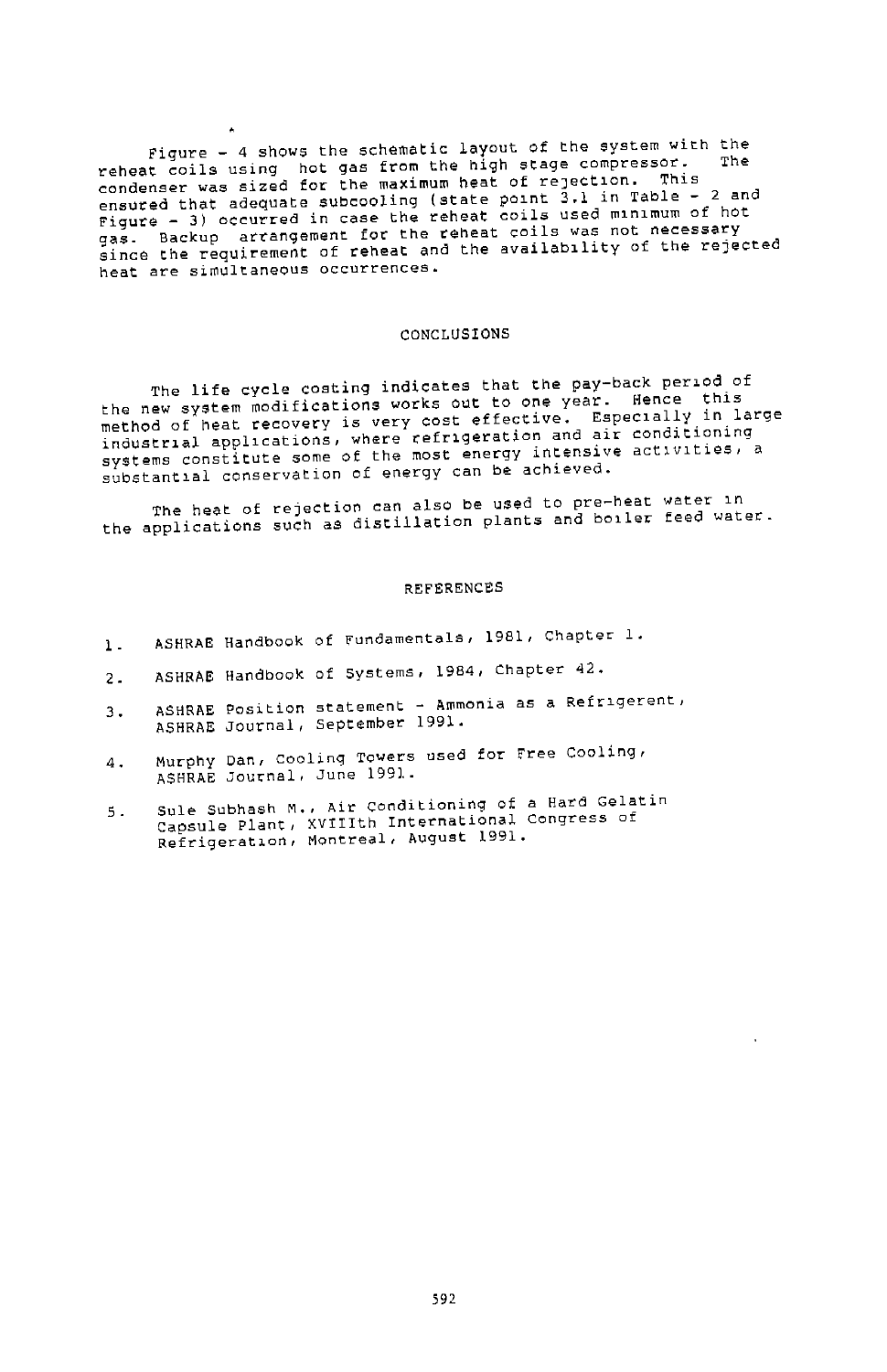